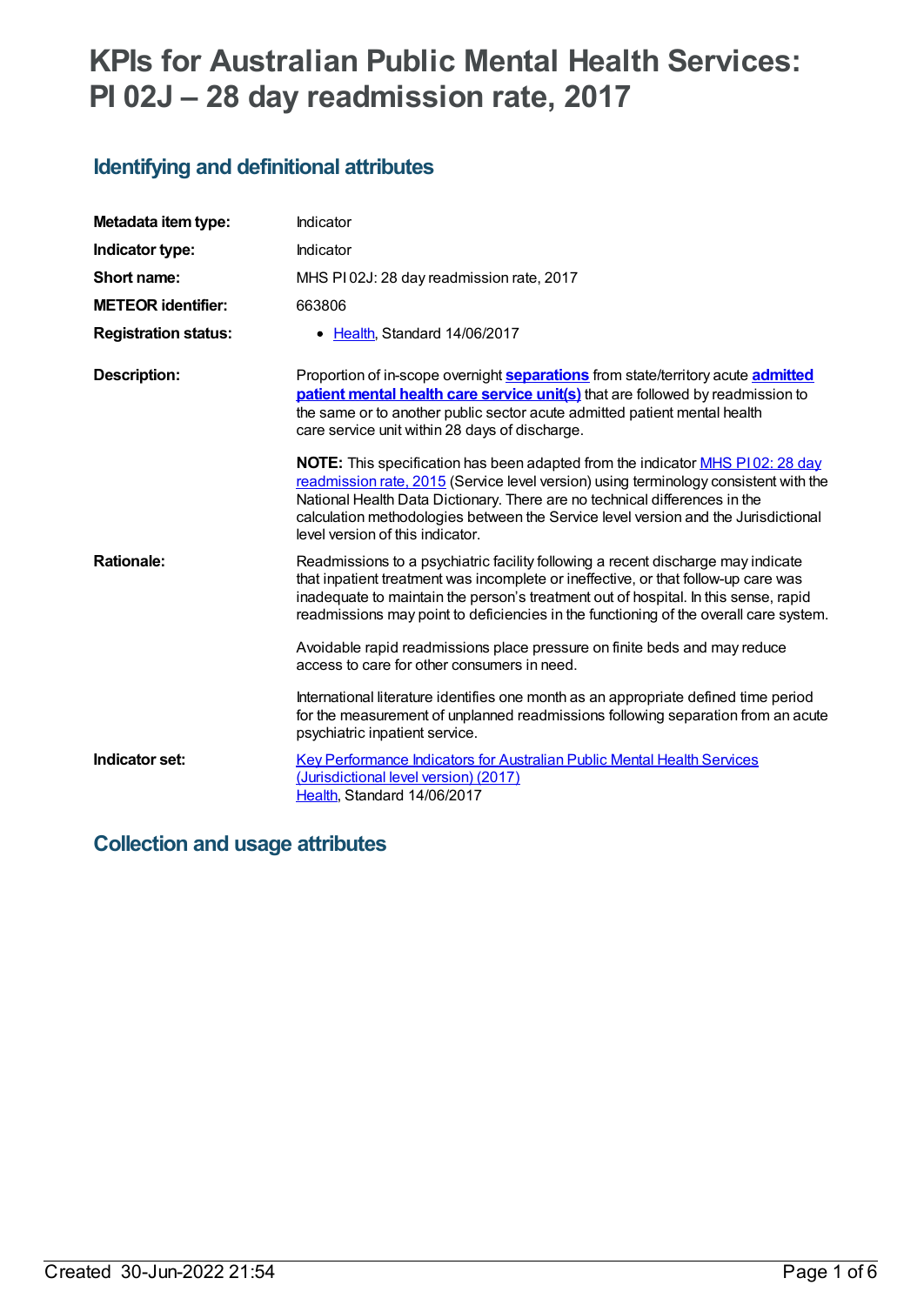| <b>Computation description:</b> | Coverage/Scope:                                                                                                                                                                                                                                                                                                                                                                                                                                                                                                                                                                                                                                                                                                                                                                                                                                                                                                                                                                                                                                                                                                                                                                                                                                                                          |
|---------------------------------|------------------------------------------------------------------------------------------------------------------------------------------------------------------------------------------------------------------------------------------------------------------------------------------------------------------------------------------------------------------------------------------------------------------------------------------------------------------------------------------------------------------------------------------------------------------------------------------------------------------------------------------------------------------------------------------------------------------------------------------------------------------------------------------------------------------------------------------------------------------------------------------------------------------------------------------------------------------------------------------------------------------------------------------------------------------------------------------------------------------------------------------------------------------------------------------------------------------------------------------------------------------------------------------|
|                                 | State/territory public acute admitted patient mental health care service units.                                                                                                                                                                                                                                                                                                                                                                                                                                                                                                                                                                                                                                                                                                                                                                                                                                                                                                                                                                                                                                                                                                                                                                                                          |
|                                 | The following separations are excluded:                                                                                                                                                                                                                                                                                                                                                                                                                                                                                                                                                                                                                                                                                                                                                                                                                                                                                                                                                                                                                                                                                                                                                                                                                                                  |
|                                 | • Same-day separations<br>• Statistical and change of care type separations<br>• Separations that end by transfer to another acute or psychiatric hospital<br>• Separations that end in death, left against medical advice/discharge at own<br>risk<br>• Separations where the length of stay is one night only and a procedure code<br>for Electroconvulsive therapy (ECT) is recorded.                                                                                                                                                                                                                                                                                                                                                                                                                                                                                                                                                                                                                                                                                                                                                                                                                                                                                                 |
|                                 | Methodology:                                                                                                                                                                                                                                                                                                                                                                                                                                                                                                                                                                                                                                                                                                                                                                                                                                                                                                                                                                                                                                                                                                                                                                                                                                                                             |
|                                 | • Reference period for 2017 performance reporting: 2015-16<br>• Readmission is considered to have occurred if the person is admitted to any<br>public acute admitted patient mental health care service unit within the<br>state/territory. Consequently, a state-wide unique patient identifier is required<br>for accurate construction of this indicator.<br>• For the purpose of this indicator, when a mental health service organisation<br>has more than one unit of a particular admitted patient care program, those<br>units should be combined.<br>• The categorisation of the admitted patient mental health care service unit is<br>based on the principal purpose(s) of the admitted patient care program rather<br>than the care type of the individual consumers.<br>The following Australian Classification of Health Interventions (ACHI) ECT<br>procedure codes are relevant for the excluded separations specified above:<br>○ ACHI 5th edition use procedure codes 93340-02 and 93340-43.<br>○ ACHI 6th to 9th editions use procedure codes 93341-00 to 93341-99.<br>○ ACHI 5th to 9th editions ECT Block 1907 may be selected to capture all<br>data regardless of code changes over time.<br>• No distinction is made between planned and unplanned readmissions. |
| <b>Computation:</b>             | (Numerator + Denominator) x 100                                                                                                                                                                                                                                                                                                                                                                                                                                                                                                                                                                                                                                                                                                                                                                                                                                                                                                                                                                                                                                                                                                                                                                                                                                                          |
| <b>Numerator:</b>               | Number of in-scope overnight separations from state/territory public acute admitted<br>patient mental health care service unit(s) occurring within the reference period, that<br>are followed by a readmission to the same or another acute mental health care<br>service unit within 28 days.                                                                                                                                                                                                                                                                                                                                                                                                                                                                                                                                                                                                                                                                                                                                                                                                                                                                                                                                                                                           |
| <b>Numerator data elements:</b> | Data Element / Data Set-                                                                                                                                                                                                                                                                                                                                                                                                                                                                                                                                                                                                                                                                                                                                                                                                                                                                                                                                                                                                                                                                                                                                                                                                                                                                 |
|                                 | Data Element                                                                                                                                                                                                                                                                                                                                                                                                                                                                                                                                                                                                                                                                                                                                                                                                                                                                                                                                                                                                                                                                                                                                                                                                                                                                             |
|                                 | Number of separations with a readmission to a public acute admitted patient<br>mental health care service unit within 28 days                                                                                                                                                                                                                                                                                                                                                                                                                                                                                                                                                                                                                                                                                                                                                                                                                                                                                                                                                                                                                                                                                                                                                            |
|                                 | Data Source                                                                                                                                                                                                                                                                                                                                                                                                                                                                                                                                                                                                                                                                                                                                                                                                                                                                                                                                                                                                                                                                                                                                                                                                                                                                              |
|                                 | <b>State/territory admitted patient data</b>                                                                                                                                                                                                                                                                                                                                                                                                                                                                                                                                                                                                                                                                                                                                                                                                                                                                                                                                                                                                                                                                                                                                                                                                                                             |
|                                 | Guide for use                                                                                                                                                                                                                                                                                                                                                                                                                                                                                                                                                                                                                                                                                                                                                                                                                                                                                                                                                                                                                                                                                                                                                                                                                                                                            |
|                                 | Determining whether there was a readmission for in-scope separations<br>requires data for the 28 days of the next financial year to be included in<br>determining whether a readmission has occurred.                                                                                                                                                                                                                                                                                                                                                                                                                                                                                                                                                                                                                                                                                                                                                                                                                                                                                                                                                                                                                                                                                    |
| Denominator:                    | Number of in-scope overnight separations from state/territory acute admitted<br>patient mental health care service unit(s) occurring within the reference period.                                                                                                                                                                                                                                                                                                                                                                                                                                                                                                                                                                                                                                                                                                                                                                                                                                                                                                                                                                                                                                                                                                                        |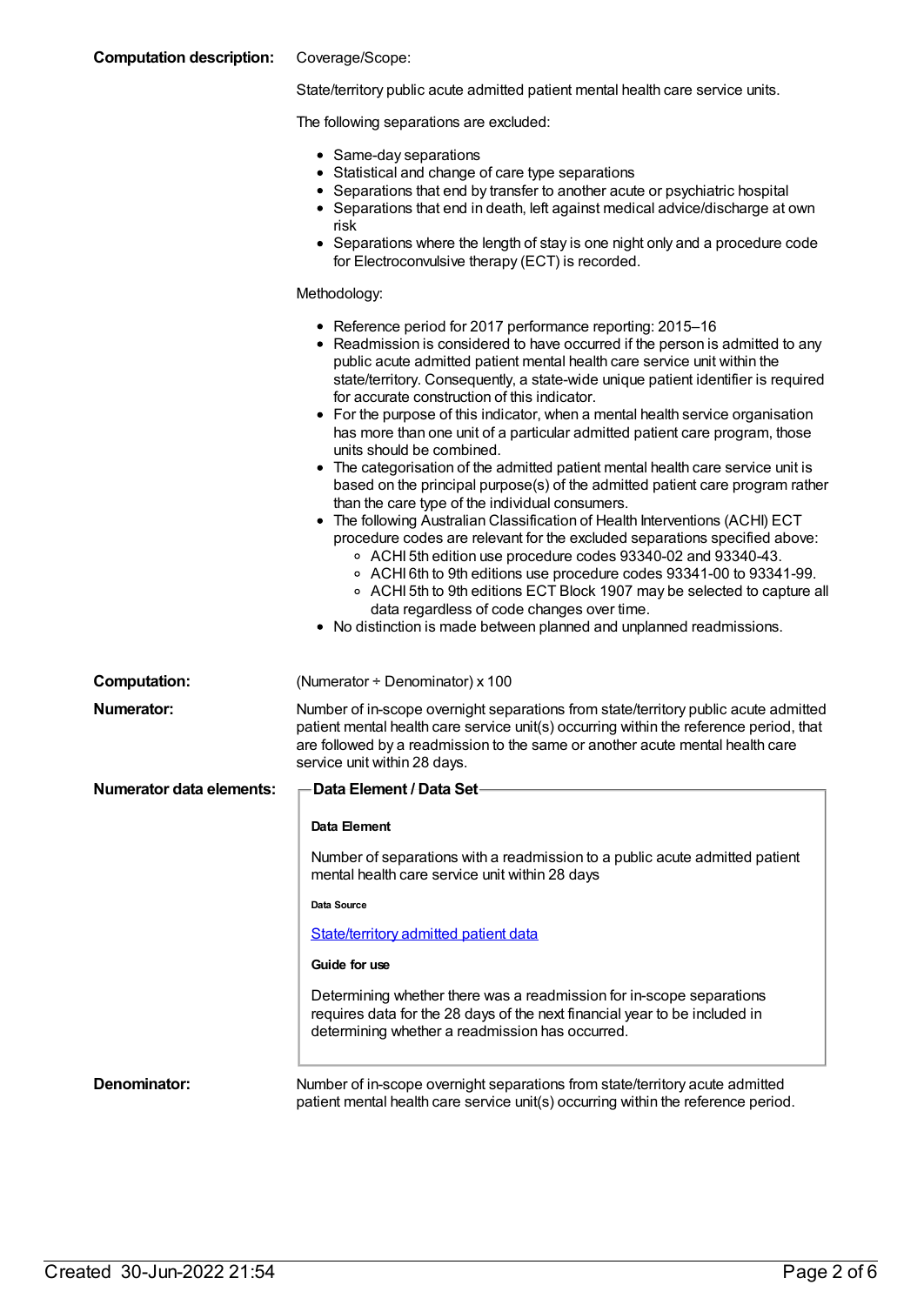| Denominator data<br>elements: | Data Element / Data Set-                                                                                                                                                                                                                                                                                                                                                                                                                        |
|-------------------------------|-------------------------------------------------------------------------------------------------------------------------------------------------------------------------------------------------------------------------------------------------------------------------------------------------------------------------------------------------------------------------------------------------------------------------------------------------|
|                               | Data Element                                                                                                                                                                                                                                                                                                                                                                                                                                    |
|                               | Number of separations from public acute admitted patient mental health care<br>service unit(s)                                                                                                                                                                                                                                                                                                                                                  |
|                               | Data Source                                                                                                                                                                                                                                                                                                                                                                                                                                     |
|                               | State/territory admitted patient data                                                                                                                                                                                                                                                                                                                                                                                                           |
|                               | Guide for use                                                                                                                                                                                                                                                                                                                                                                                                                                   |
|                               | In-scope separations are identified prior to determining whether a readmission<br>has occurred. The total number of in-scope separations is expected to<br>comprise separations for the full 12 months of the dataset year.                                                                                                                                                                                                                     |
| Disaggregation:               | Consumer attributes: Age, sex, Socio-Economic Indexes for Areas (SEIFA),<br>remoteness, Indigenous status. Disaggregated data excludes missing or not<br>reported data.                                                                                                                                                                                                                                                                         |
|                               | All disaggregation data are to be calculated as at the admission for the first index<br>separation, even if the value is null. The index separation refers to the separation<br>data point included in the denominator data set. The data at admission for the<br>index separation should be used for the associated numerator data pair, when<br>present, and any subsequent denominator and data pairs for a uniquely identifiable<br>person. |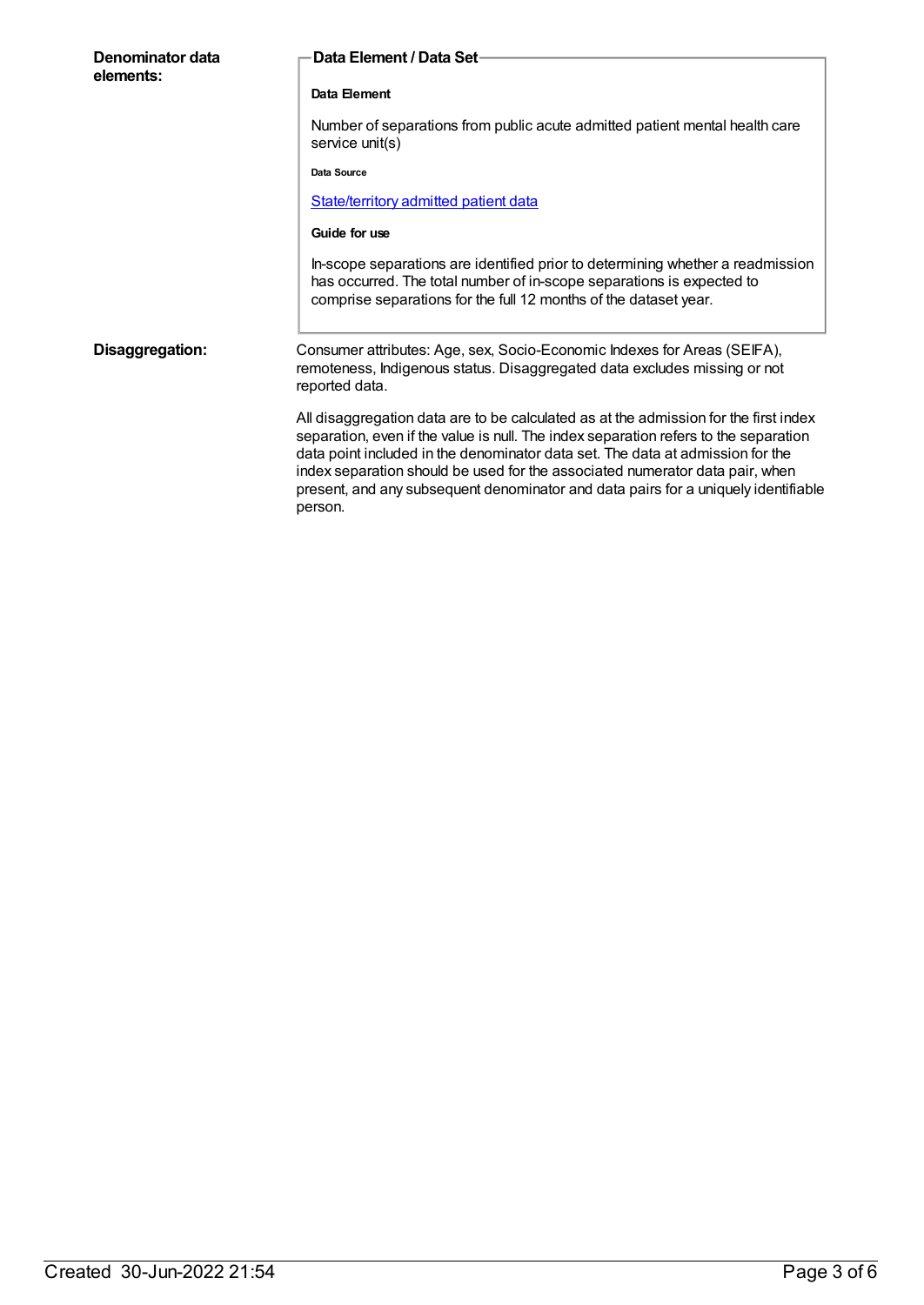#### **Disaggregation data elements:**

#### **Data Element / Data Set**

**Data Element**

Person—age

**Data Source**

[State/territory](file:///content/426458) admitted patient data

**Guide for use**

Data source type: Administrative by-product data

#### **Data Element / Data Set**

#### **Data Element**

Person—area of usual residence

**Data source**

[State/territory](file:///content/426458) admitted patient data

**Guide for use**

Data source type: Administrative by-product data

Used for disaggregation by remoteness and SEIFA

#### **Data Element / Data Set**

**Data Element**

Person—Indigenous status

**Data Source**

[State/territory](file:///content/426458) admitted patient data

**Guide for use**

Data source type: Administrative by-product data

#### **Data Element / Data Set**

**Data Element**

Person—sex

**Data Source**

[State/territory](file:///content/426458) admitted patient data

**Guide for use**

Data source type: Administrative by-product data

### **Representational attributes**

| <b>Representation class:</b> | Percentage    |
|------------------------------|---------------|
| Data type:                   | Real          |
| Unit of measure:             | Service event |
| Format:                      | N[NN].N       |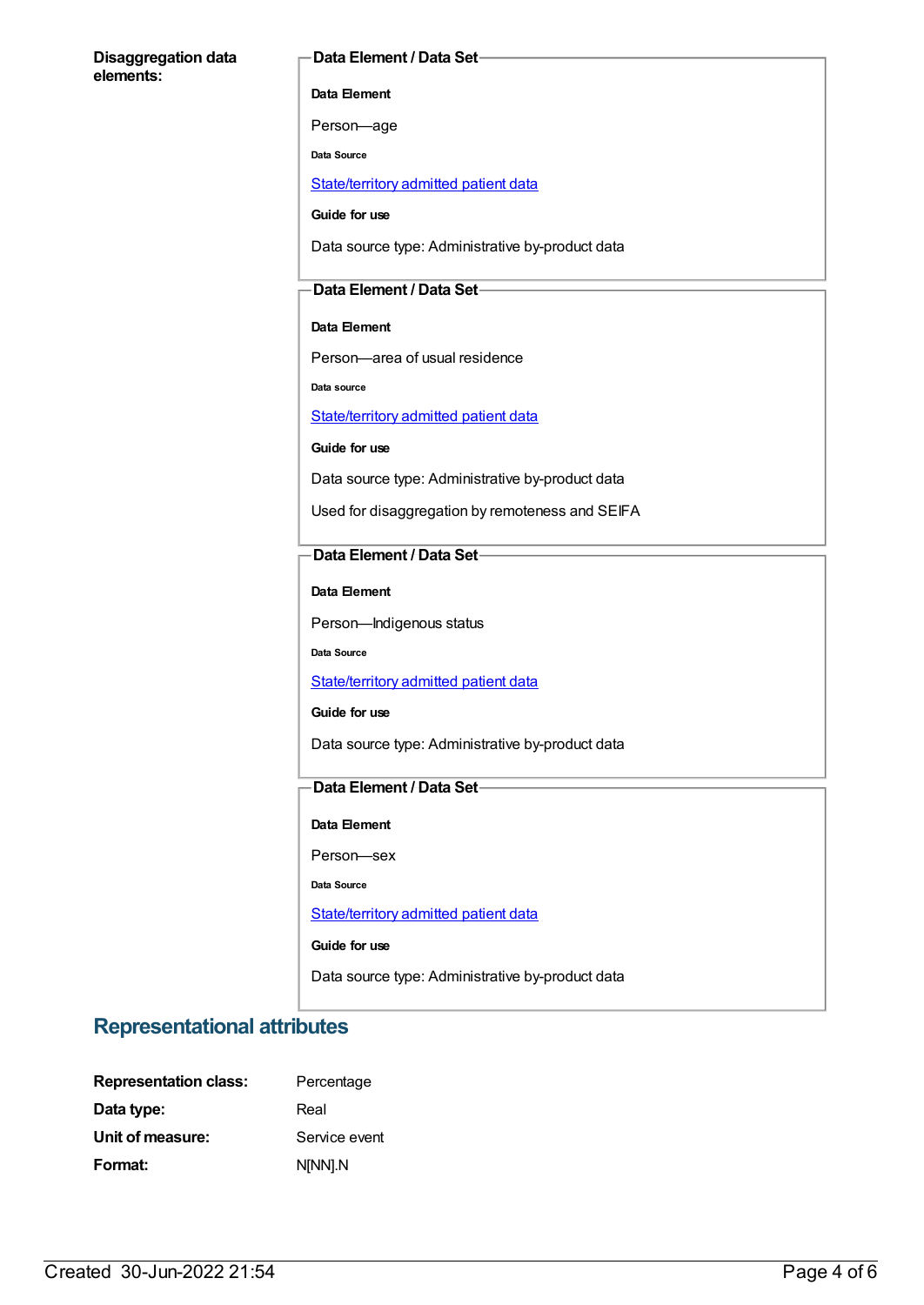### **Indicator conceptual framework**

| <b>Framework and</b> | Effective |
|----------------------|-----------|
| dimensions:          |           |

#### **[Continuous](https://meteor.aihw.gov.au/content/584864)**

## **Accountability attributes**

| <b>Reporting requirements:</b>                     | State/territory supplied data.                                                                                                                                                                                                                                                                                                                                                                                                                                                                                                                                                             |
|----------------------------------------------------|--------------------------------------------------------------------------------------------------------------------------------------------------------------------------------------------------------------------------------------------------------------------------------------------------------------------------------------------------------------------------------------------------------------------------------------------------------------------------------------------------------------------------------------------------------------------------------------------|
| Benchmark:                                         | State/territory level                                                                                                                                                                                                                                                                                                                                                                                                                                                                                                                                                                      |
| Further data development /<br>collection required: | This indicator cannot be accurately constructed using the Admitted Patient Care<br>National Minimum Data Set (NMDS). While the data set comprehensively provides<br>a collection of separations from Australian public hospitals, its inability to uniquely<br>identify a patient across episodes and across hospitals limits its capacity to count<br>readmissions.                                                                                                                                                                                                                       |
|                                                    | There is no proxy solution available. In order to report this indicator at a national<br>level, states and territories are required to individually provide separate indicator<br>data.                                                                                                                                                                                                                                                                                                                                                                                                    |
|                                                    | A reliable system of patient identifiers within the Admitted Patient Care NMDS is<br>required to enable unique identification of individual consumers across multiple<br>years, multiple admitted episodes and multiple hospitals.                                                                                                                                                                                                                                                                                                                                                         |
|                                                    | When data for this indicator are requested, jurisdictions are required to answer<br>whether a state-wide unique client identifier system is in place, or some<br>comparable approach has been used in the data analysis to allow tracking of<br>service utilisation by an individual consumer across all public specialised mental<br>health services in the jurisdiction. Collection of this information is aimed at<br>assessing the degree of consistency between jurisdictions in data reported, the<br>result of which are explored in the data quality statement for this indicator. |
| <b>Other issues caveats:</b>                       | Due to data limitations this indicator cannot differentiate between planned and<br>unplanned readmissions. This indicator does not track readmissions across state<br>and territory boundaries or track movement between public and private hospitals.                                                                                                                                                                                                                                                                                                                                     |
| <b>Source and reference attributes</b>             |                                                                                                                                                                                                                                                                                                                                                                                                                                                                                                                                                                                            |

### **Submitting organisation:** Australian Institute of Health and Welfare on behalf of the National Mental Health Performance Subcommittee **Reference documents:** National Mental Health Performance Subcommittee 2013. Key Performance Indicators for Australian Public Mental Health Services, 3rd edn. Canberra: NMHPC.

# **Relational attributes**